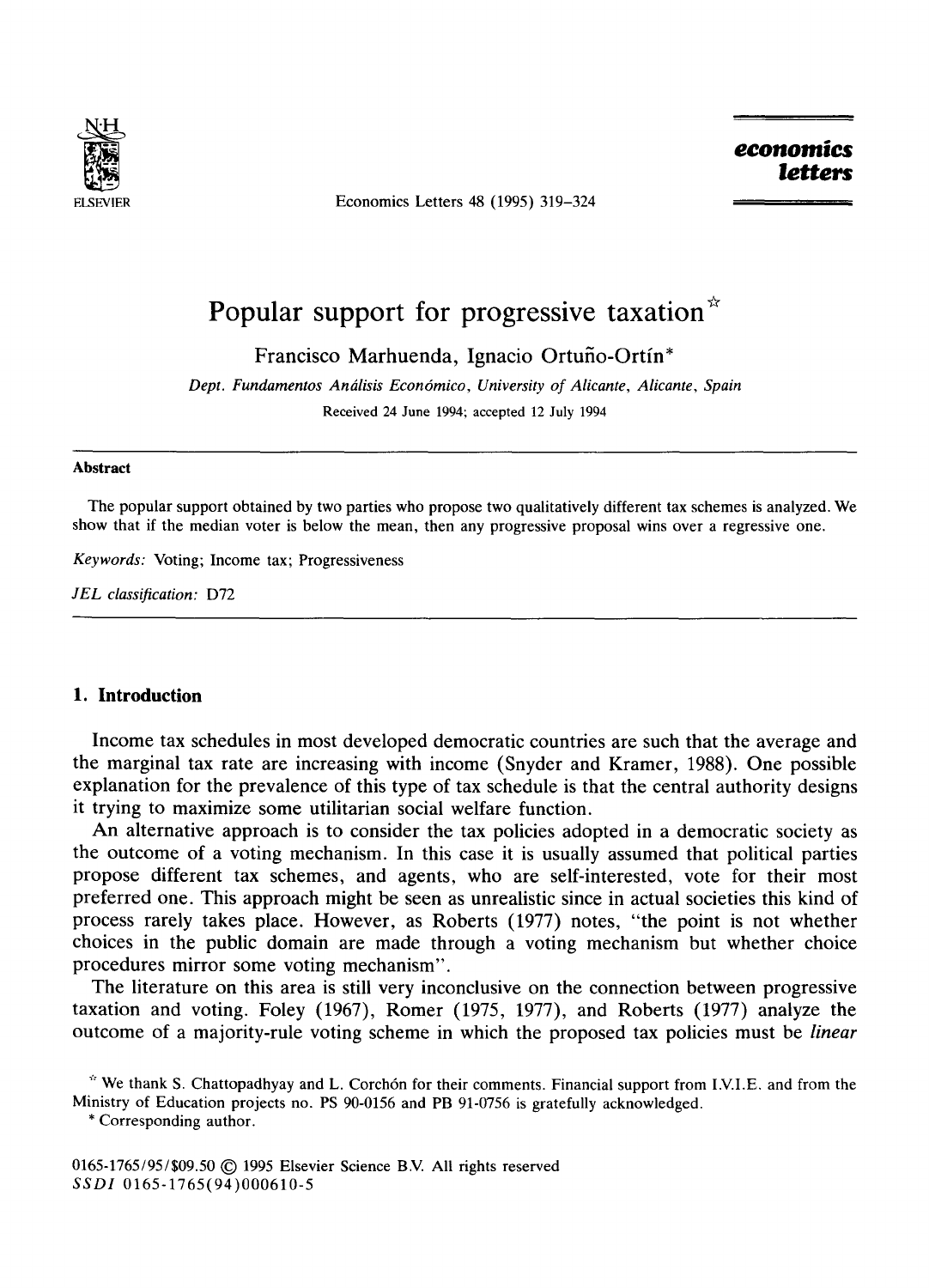*functions* of income. Snyder and Kramer (1988) study the existence of progressiveness of income taxation as a voting equilibrium in an economy with two sectors "a legal, taxable sector, and an underground, untaxable sector". But they only admit tax functions which are *individually optimal* for some voter. Cukierman and Meltzer (1991) analyze a model in which the tax functions are *quadratic* in income. They provide some sufficient conditions for the median voter's most preferred tax function to be a Condorcet winner. They also show that under additional, rather strong conditions, such a tax function is progressive. Roemer (1993) provides simulated equilibria in a model with constituency-representing parties and uncertainty. But the admissible tax functions are also quadratic in income.

In this paper we consider a model in which income levels are fixed- so incentive problems are left aside. The set of admissible tax schemes contains all the non-decreasing concave and convex functions (including linear functions) on income that raise just enough revenue to meet an exogenously given revenue target. We do not try, however, to characterize which tax scheme is the equilibrium outcome of a voting mechanism. The reason for this is that it is well known that unless we assume very strong restrictions on the admissible tax schemes-as the above-mentioned authors do- majority rule will not lead to a Condorcet winner (see, for example, Bucovetsky, 1991). The goal here is just to establish some general conclusions about the popular support for progressive tax schemes versus regressive ones. Our main result is that, for income distributions with a median below the mean, any concave tax scheme obtains less popular support than any convex tax scheme provided that this one treats the poorest agent no worse than the concave tax scheme. Even though we do not provide a complete positive model of progressive taxation-such a model cannot consist of just a majority rule mechanism and it should contain more realistic elements as, for example, uncertainty, ideological parties, voting on multidimensional issues, multiparty elections, etc. - our result may help to understand why most democracies have increasing average and marginal tax rates.

### **2. The model**

The economy consists of a large number of agents who differ in their income. The income distribution is fixed and is described by a non-atomic measure  $\alpha$  on the interval [0, 1]. We identify an agent with its income  $x \in [0, 1]$ .

We consider two political parties represented by  $i \in \{1, 2\}$  who propose two different income tax policies,  $t_1$  and  $t_2$ , designed to collect a given amount of revenue R from the taxpayers. Both political parties know the income distribution  $\alpha$  and their objective is to win the election.

*Assumption 2.1.* The tax policy put forward by each party must satisfy the following requirements.

- (1) For each  $x \in [0, 1]$ ,  $t(x) \le x$ .
- (2) The tax policy  $t(x)$  is continuous and non-decreasing in x.

$$
(3) \int_0^1 t(x) \, \mathrm{d} \alpha = R \, .
$$

÷.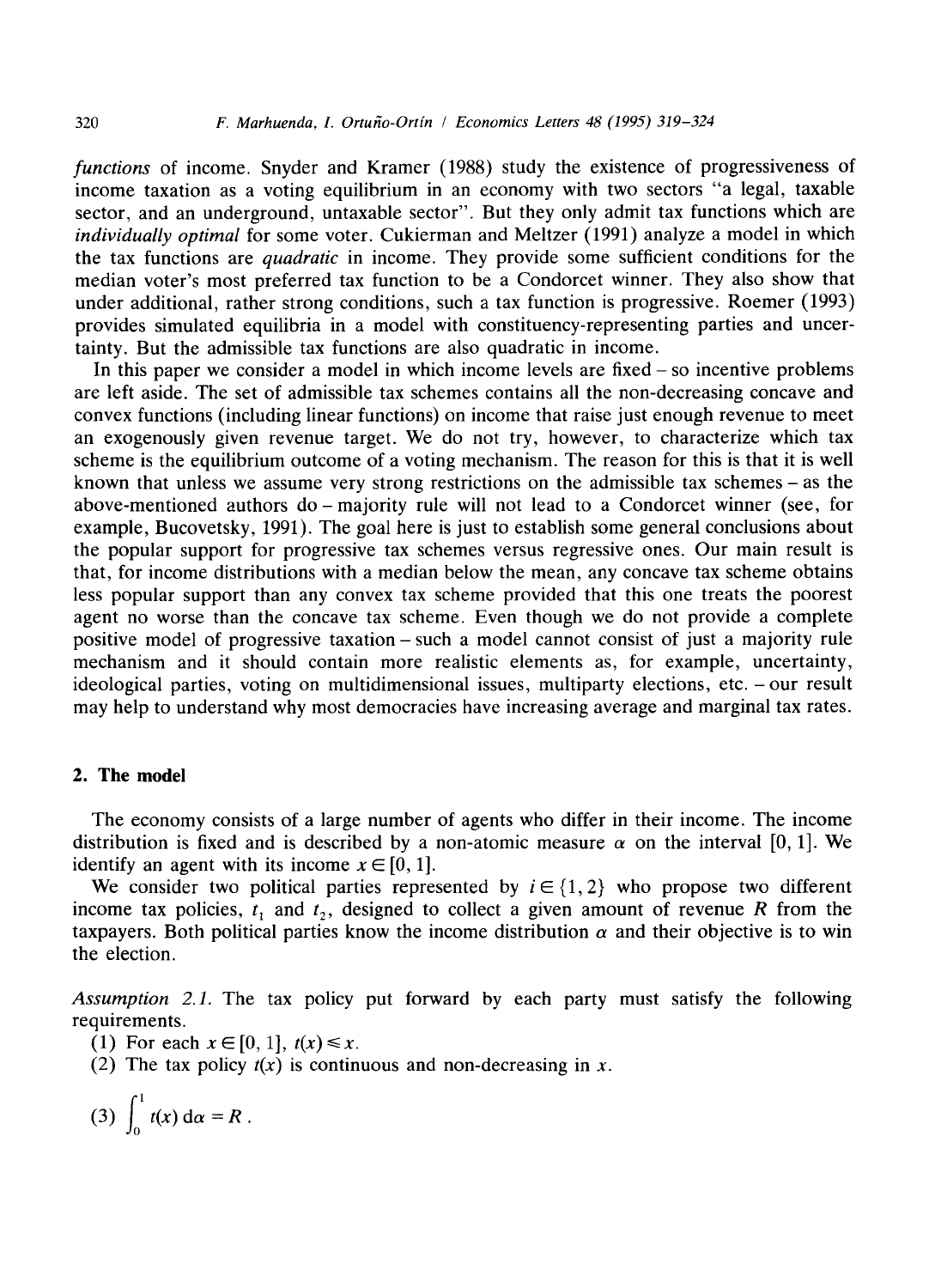$$
(4) \ \ R < \int_0^1 x \, \mathrm{d}\alpha \ .
$$

Condition (1) says that tax liabilities cannot exceed income. Observe that we do not require  $t(x) \ge 0$  allowing, therefore, for possible redistribution of income. The second requirement seems a very natural restriction. Note that we do not require t to be differentiable at all points. Condition (3) requires that the total tax collected must meet the target  $R$ . Condition (4) means that  $R$  is feasible.

Given the two proposals,  $t_i$ ,  $i \in \{1, 2\}$ , made by the parties, agent x will vote for the one which minimizes his tax payment. Thus given  $t_1$  and  $t_2$ , the voting is given by the function  $\varphi_{t_1,t_2} : [0,1] \rightarrow \{1,2\}$ :

$$
\varphi_{t_1,t_2}(x) = \begin{cases} 1, & \text{if } t_1(x) < t_2(x) \\ 2, & \text{if } t_1(x) \ge t_2(x) \end{cases}.
$$

For simplicity we have assumed that if an agent is indifferent between the two alternatives  $t_1$ and  $t_2$ , he will vote for  $t_2$ . In our model this will play no role since the set of indifferent agents will have measure zero. Given  $\varphi_{t_1,t_2}$  the votes obtained by party 1 is

 $N(t_1, t_2) = \alpha(\varphi_{t_1, t_2}^{-1}(1))$ .

Party 1 wins the election if  $N(t_1, t_2) > 1/2$  and loses it if  $N(t_1, t_2) < 1/2$ . Whenever  $N(t_1, t_2) =$ 1/2, party 1 wins with probability 1/2. Again, in Proposition 2.4 below, this last possibility will not be relevant. The implemented tax policy will be the one proposed by the winning party.

*Definition 2.2.* The median voter is the agent with income  $x_M$  such that

$$
\int_0^{x_{\rm M}} d\alpha = \frac{1}{2} \; .
$$

We denote the mean income by  $\mu$ .

*Definition 2.3.* Given two proposals for tax policies,  $t_1$  and  $t_2$ , we will say that policy  $t_1$  is progressive and  $t_2$  is regressive if  $t_1(0) \le t_2(0)$  and  $t_1$  is convex and  $t_2$  is concave.

*Proposition 2.4. Suppose*  $x_M < \mu$  *and let*  $t_1 \neq t_2$  *two tax policies with*  $t_1$  *progressive,*  $t_2$ *regressive and both satisfying Assumption 2.1. Then*  $N(t_1, t_2) > 1/2$ .

*Proof.* Let  $t_1$  be progressive and  $t_2$  regressive. Since  $t_1 \neq t_2$ , they must intersect at exactly one point  $\theta > 0$ . Clearly all agents  $x \in (0, \theta)$  prefer  $t_1(x)$  rather than  $t_2(x)$ , i.e.  $t_1(x) \le t_2(x)$  for  $x \in (0, \theta).$ 

Consider the lines  $p(x) = ax + b$  [resp.  $r(x) = cx + d$ ] such that  $p(\theta) = t_1(\theta)$  [resp.  $r(\theta) =$  $t_2(\theta)$  and  $p(x)$  is below the graph of  $t_1(x)$  [resp.  $r(x)$  is above the graph of  $t_2(x)$ ] (see Fig. 1). If  $t'_{1}(\theta)$  exists, then  $a = t'_{1}(\theta)$ . Otherwise,  $a \in [t'_{1}(\theta^{-}), t'_{1}(\theta^{+})]$ . And similarly for *r(x)*. We remark that we may take  $a > c$ , because  $t_1$  is convex and  $t_2$  is concave.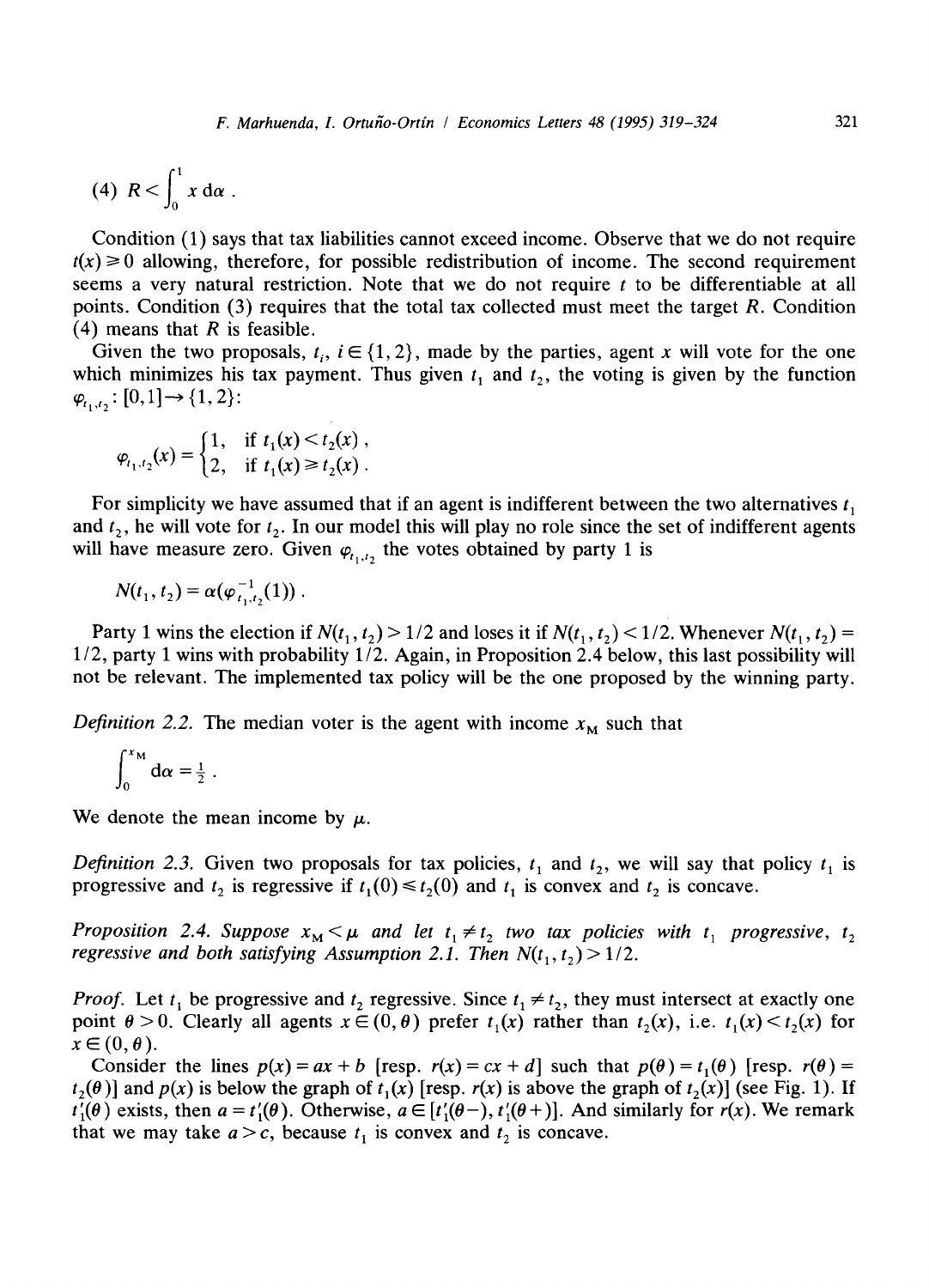

Fig. 1.

Since  $t_1$  and  $t_2$  collect the same tax, then

$$
R = \int_0^{\theta} t_1 \, d\alpha + \int_{\theta}^1 t_1 \, d\alpha = \int_0^{\theta} t_2 \, d\alpha + \int_{\theta}^1 t_2 \, d\alpha ,
$$

i.e.

$$
A = \int_0^{\theta} (t_2 - t_1) d\alpha = \int_{\theta}^1 (t_1 - t_2) d\alpha = B.
$$

Let

$$
C = \int_0^\theta (r(x) - p(x)) \, \mathrm{d}\alpha \, , \qquad D = \int_\theta^1 (p(x) - r(x)) \, \mathrm{d}\alpha \, .
$$

Observe that all these quantities are positive and inequality strict, since  $t_1 \neq t_2$ . Hence,  $C \geq A = B \geq D$ , with at least one

$$
\int_0^\theta (r(x)-p(x))\,\mathrm{d}\alpha > \int_\theta^1 (p(x)-r(x))\,\mathrm{d}\alpha \ ,
$$

which is the same as

$$
\int_0^1 (p(x)-r(x))\,\mathrm{d}\alpha<0\,,
$$

i.e.

$$
(a-c)\mu = (a-c)\int_0^1 x \, d\alpha < (d-b)\int_0^1 d\alpha = d-b.
$$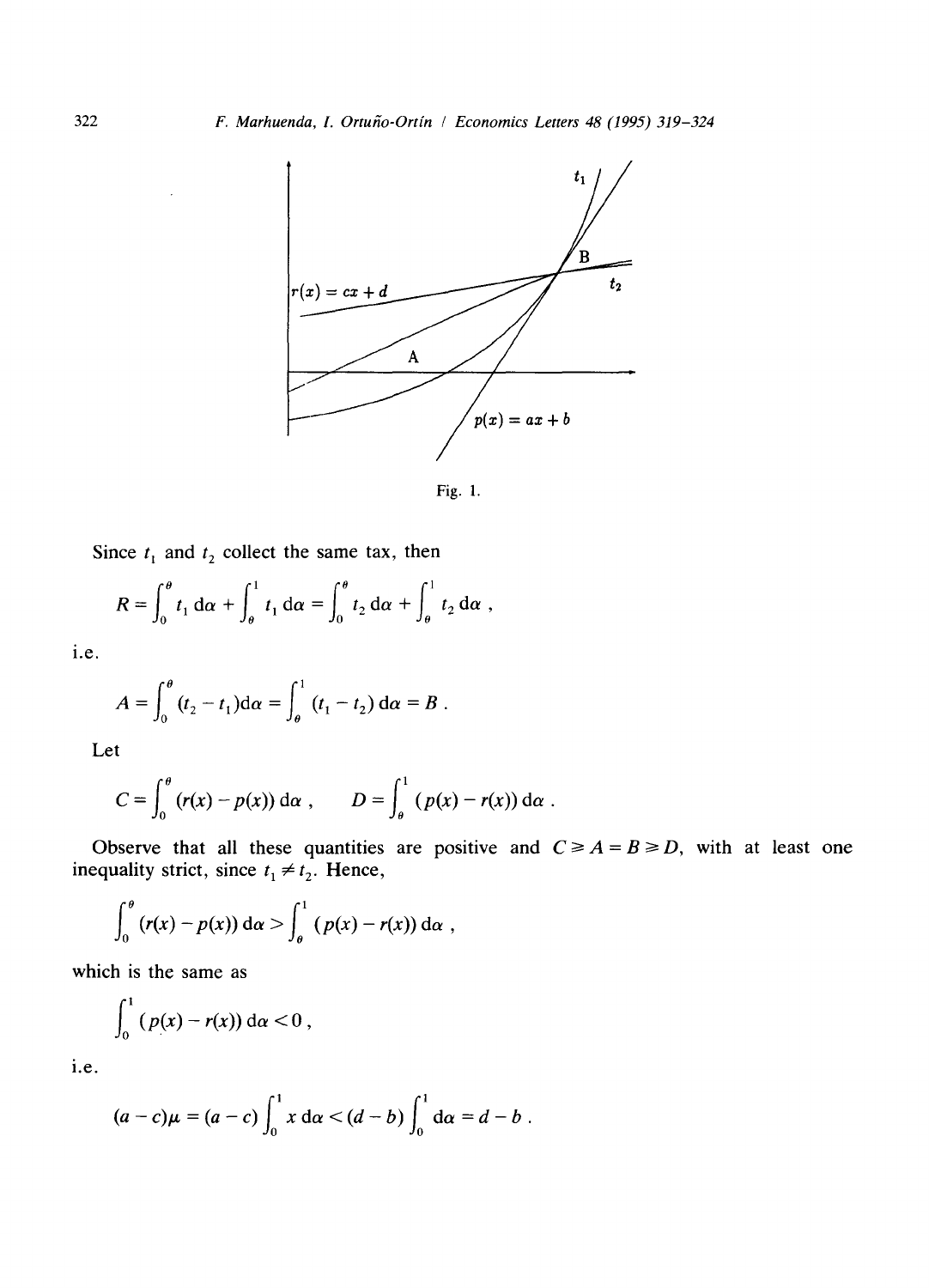But, since p and r intersect at  $\theta$  we have that  $a\theta + b = c\theta + d$ , so  $(a-c)\theta = d-b$ . By hypothesis,  $x_M < \mu$  so that

 $(a-c)\theta = d - b > (a-c)\mu > (a-c)x_{\text{M}}$ .

We conclude, hence, that  $\theta > x_{\text{M}}$ , which finishes the proof.  $\Box$ 

In the case when redistribution of income is not allowed, then one obtains the following result.

*Corollary 2.5. Suppose* (1) *in Assumption* 2.1 *is strengthened to:* 

*for each*  $x \in [0, 1]$ ,  $0 \le t(x) \le x$ .

*Then* any *convex tax policy wins over* any *concave one.* 

## **3. Conclusion**

There is not yet a widely accepted theory of income redistribution and democracy. A possible explanation for this is that most elections are on multi-issue policies. Hence, just the redistributional aspects of the proposals made by the parties are not enough to explain the way agents vote.

Consequently, our model does not attempt to provide a complete theory of voting and redistribution. Proposition 2.4 shows only some qualitative ideas of the relative support a progressive tax scheme, as compared with a regressive one, would obtain.

The following question seems quite natural now in this set up: Are there any circumstances under which a concave tax policy can beat a convex one? The answer, as explained in Fig. 2, is affirmative, provided the poorest segment of people is better off with the concave tax scheme.



Fig. 2.